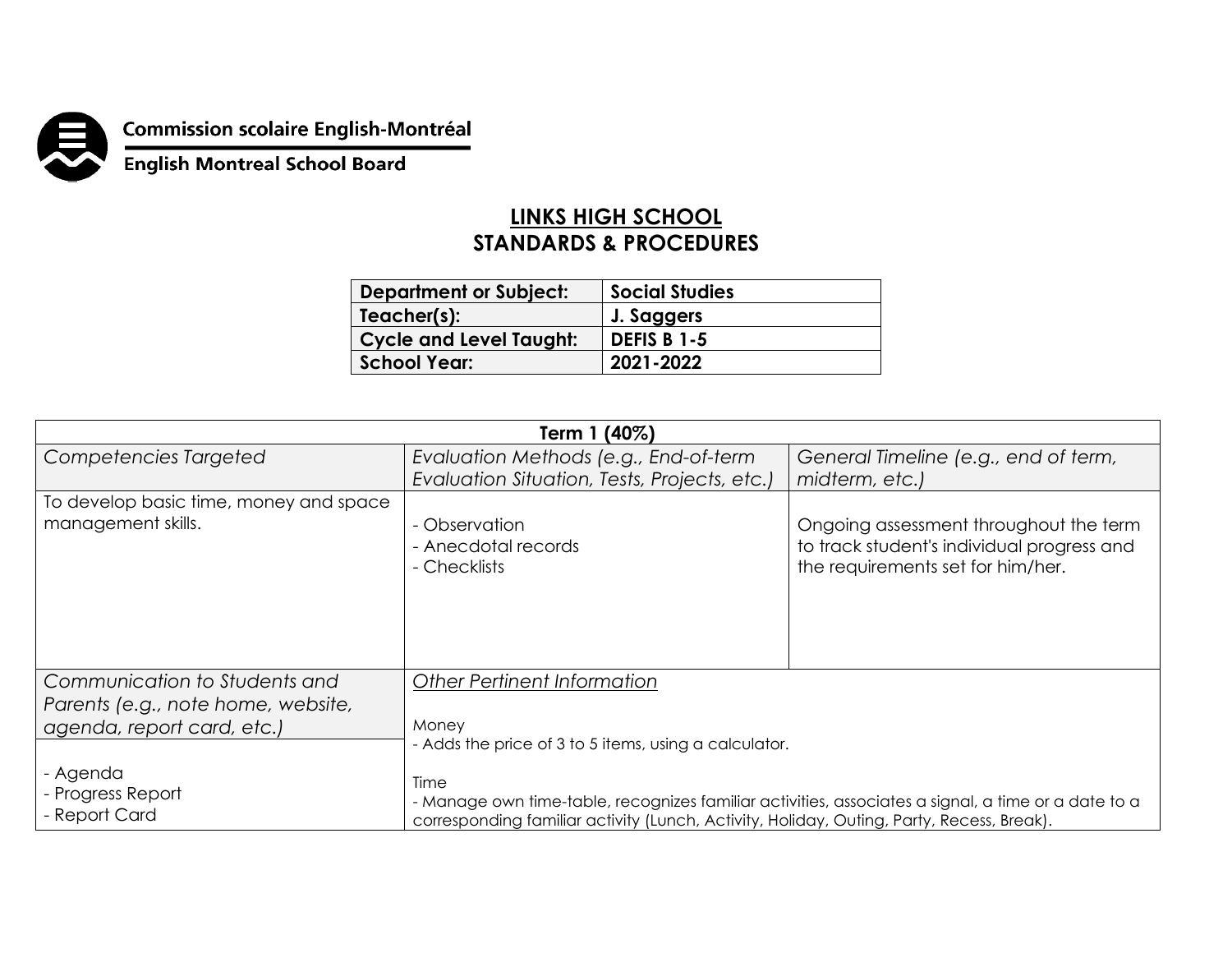| - Parent-teacher night<br>- Individual Education Plan | - Anticipates familiar activities from school schedule, by using a calendar, a time-table or an<br>agenda.<br>- Daily and weekly schedule is familiar with the different components of a time-table, agenda or<br>calendar (day, week, month, year, a date, an activity, a place, a time). |
|-------------------------------------------------------|--------------------------------------------------------------------------------------------------------------------------------------------------------------------------------------------------------------------------------------------------------------------------------------------|
|                                                       | Space<br>- To move around in familiar environments and identifies/uses reference points in daily situations.<br>- Goes independently from one place to another on a regular basis.                                                                                                         |